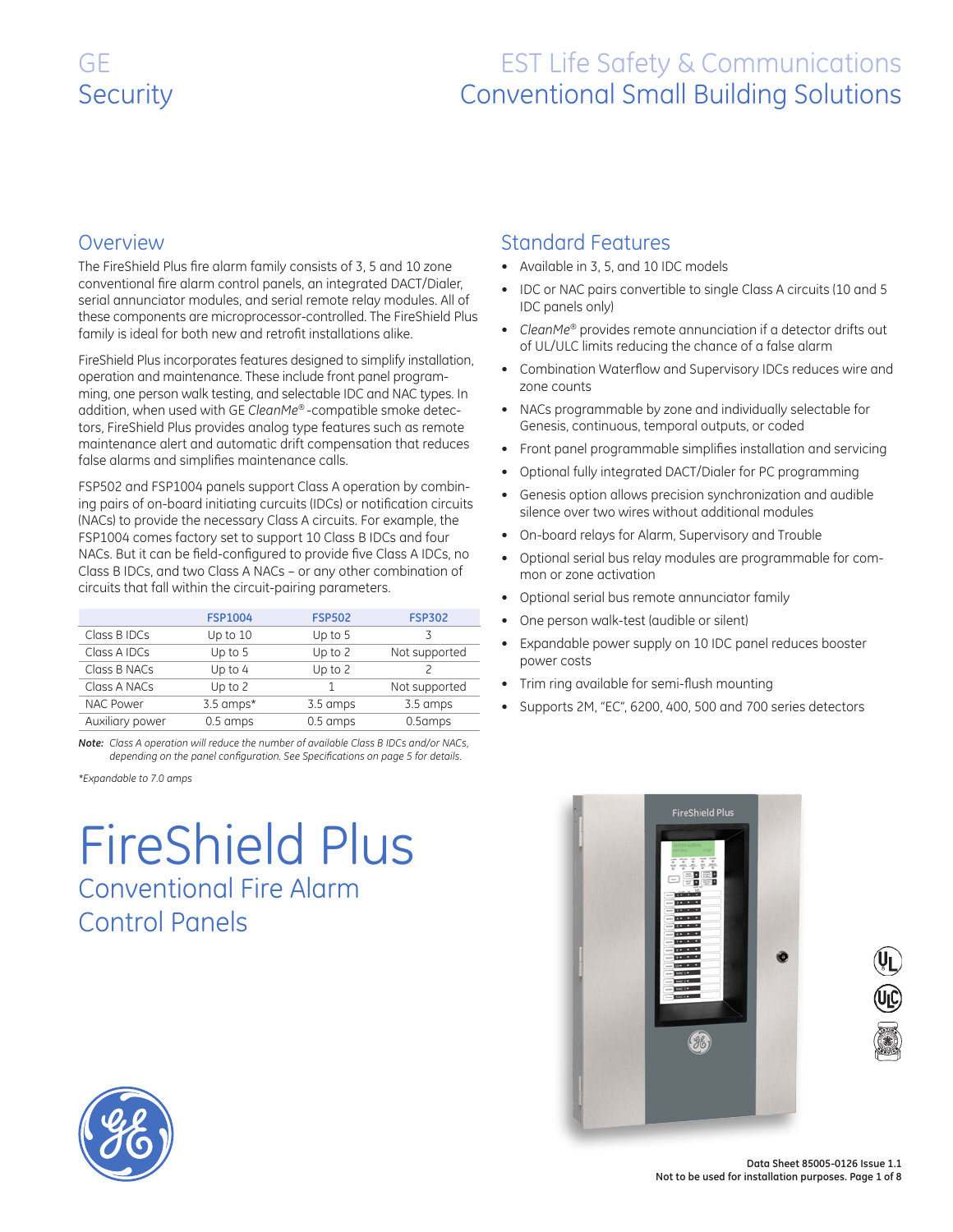### Application

FireShield Plus provides smoke and fire detection, occupant notification and off-premises signaling for small- to medium-sized buildings.

Each IDC can be configured for either Class B or Class A operation and one of eight operating modes:

- Alarm -with or without smoke detector verification including discrimination of contact devices
- Waterflow Alarm;
- Waterflow Alarm/Supervisory (Combination IDC);
- Supervisory (Latching/non-latching);
- Monitor (non alarm or supervisory)
- Signal Silence
- Drill
- Cross zoning

NACs may also be configured for either Class B or Class A operation. Additionally, NACs can be individually configured for one of six outputs. These are Genesis, Genesis (A/V silenceable), Continuous, Temporal, Coded, and City Tie. The Genesis selection allows independent horn control over two wires and provides precision synchronization for Genesis devices, all without the need for a Genesis Signal Master accessory.

When configured for Genesis notification appliances, FireShield Plus*'s* Alarm Silence function will silence connected Genesis audible appliances but Genesis strobes will remain active until the panel is reset. When Genesis Mode is selected, both the horns and strobes on Genesis and Enhanced Integrity notification appliances will be synchronized across all NACs.

Note: zones may be selected for either latching or non-latching operation.

## Detectors with intelligent features at a conventional price

When combined with GE *CleanMe®* -compatible smoke detectors, FireShield Plus provides intelligent features at a conventional price. If a *CleanMe®* detector drifts out of the UL/ULC sensitivity range, GE's patented remote maintenance reporting sends an alert to the FireShield Plus control panel. This feature reduces the chance of a false alarm and simplifies service calls.



In addition, *CleanMe®* -compatible smoke detectors have built-in drift compensation that extends the time between cleanings. If cleaning is ever necessary, it is literally a snap with GE's exclusive replaceable optical chamber.

## Panel LED Display

The following system LEDs display the panel's status:

- Alarm panel is in the alarm state;
- *Trouble*  panel is in the trouble state; *•*
- *Supervisory*  panel is in the supervisory state; *•*
- Power indicates the status of the AC power source;
- *Disable*  indicates when any IDC, NAC, relay or the DACT is *•* disabled;
- *Annunciator Trouble*  indicates trouble on the remote annun-*•* ciator bus;
- Battery Trouble indicates battery or charging problems;
- *Ground Fault*  indicates a short between any panel circuit and *•* ground;
- Walk Test indicates that one or more IDCs are in the walk test mode;
- *Alarms Silenced*  indicates that the panel is in the alarm state *•* with one or more NACs silenced.
- Waterflow indicates that one or more circuits have detected an active waterflow switch.
- *Service Detector* indicates the presence of a dirty detector. *•*
- *Remote Disconnect* indicates off site communication has *•* been disabled.

Each IDC has a disable switch and three I FDs<sup>.</sup>

- Alarm *red* indicates that the IDC is in the alarm state;
- Trouble *yellow*  indicates that the IDC is in the trouble state or is disabled (when flashing);
- Supervisory/Monitor yellow indicates that the IDC is in the supervisory state or the monitor state (when flashing).

Each NAC also has a disable switch and a trouble/disable LED.

### **Status indication with the DACT/Dialer installed**

The dialer's LCD display provides two lines x 16 characters of text. For programming, the top line displays the programming step and the lower line displays the selected option. All system events are displayed on the LCD with custom zone messages. During normal operation, the LCD will display any off-normal condition present in the panel.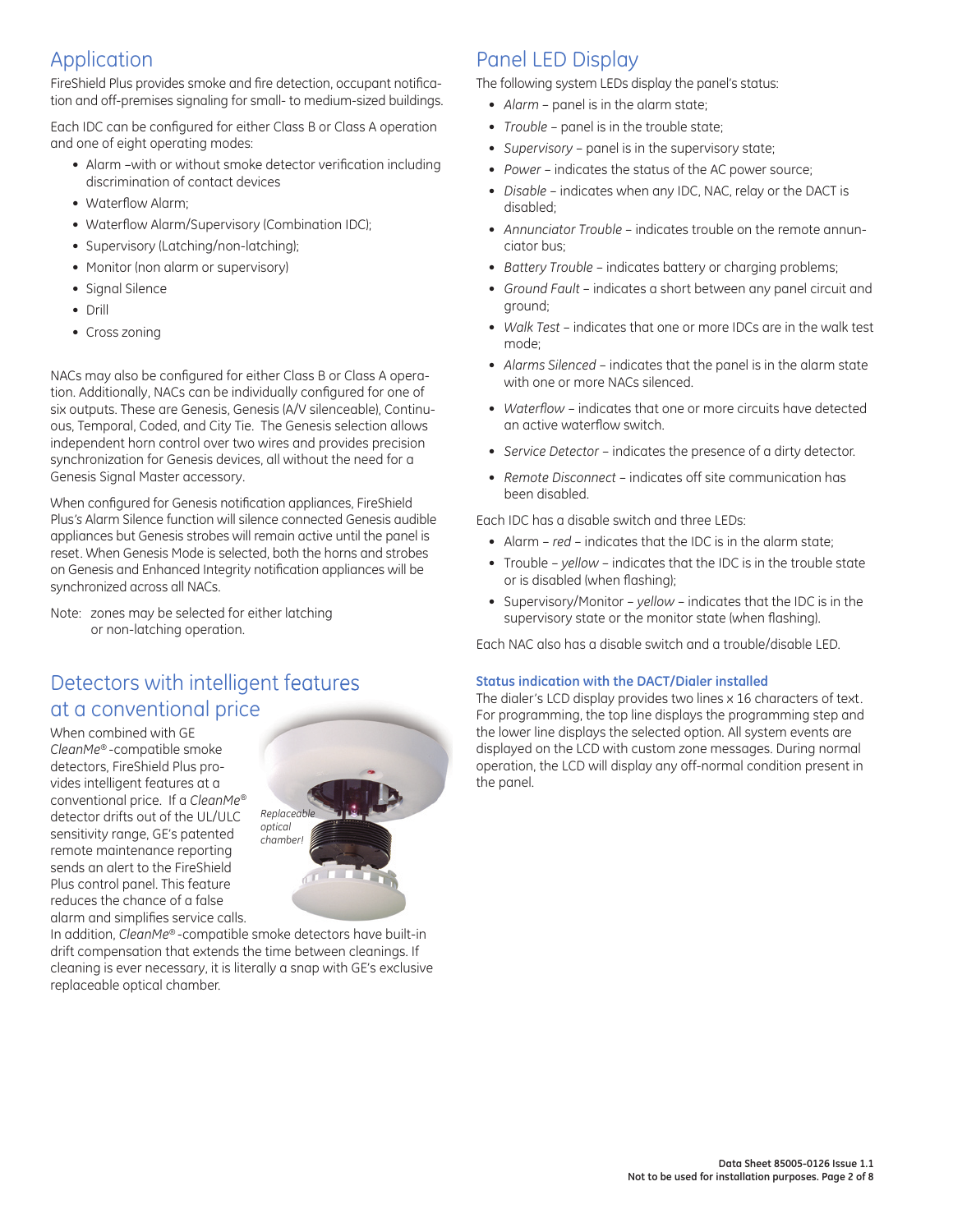

### **Options**

#### **Off-premise communication**

A fully integrated FireShield Plus DACT/dialer is available for reporting events to a monitoring facility. The DACT also supports uploading or downloading of system configuration, status and event history. The DACT is programmable for either single or dual line operation. It also supports split and dual reporting for two digital alarm receivers.

The DACT brings additional features to the panel including a 32 character alphanumeric LCD display, local or remote PC programming and an event history log.

#### **Remote Annunciators and Relays**

The serial bus standard on all FireShield Plus models is another installation time-saver. This circuit allows the connection of Remote System Indicators (FSRSI), Remote Zone Indicators (FSRZI-A, FSRZI-SA) and Remote Relay Modules (FSRRM24) over a four-wire (data and power) circuit. Annunciator and relay modules can be installed up to 1,000 feet from the panel on 18-gauge wire.

Modules are also available for City Tie (CTM) and Reverse Polarity (RPM) connections.

### DACT/Dialer



**The DACT/Dialer installs behind the front panel display.**



*Note: All panel versions are available with factory installed DACT. See order table for ordering information.*

The optional DACT/Dialer is a multifunction module that provides communications, modem capability, and LCD display functions. Its primary function is as a Digital Alarm Communicator Transmitter (DACT). As a DACT, it transmits event messages to a Digital Alarm Communicator Receiver (DACR) at a monitoring facility. The monitoring facility then notifies the fire department and other responsible parties of the event. Programmable options include single or dual line operation, and split or dual reporting to two DACRs.

The DACT module can also be used as a modem to connect the panel to both local and remote computers for uploading and downloading of configuration data (programming), panel status and event history. For security, the modem can be configured to accept programming on incoming calls or it can be required to call a preprogrammed number before accepting downloads and sending uploads.

The DACT module can be configured to work as all of the above, or as only an LCD display or LCD display and modem.

### Remote Relay Module



**The Remote Relay Module mounts on a plastic track inside an MFC-A cabinet.**





The Remote Relay Module (FSRRM24) is one component of the system that sets FireShield Plus apart from other panels in its class. This module has five Form C relays rated at 1 amp each. It can be configured to function in either a zone relay mode or a common system mode.

When configured in the zone relay mode, relays energize when the associated IDC is active. The module can be configured for activation by IDCs 1 through 5 or IDCs 6 through 10. One relay is automatically associated with each IDC.

When configured in the common system mode, relays energize or de-energize when the panel changes state. One

> relay is available for each of the following functions: Alarm, Supervisory, Trouble, Power Loss, Monitor.

The FSRRM24 mounts on a plastic snap track and can be installed in an MFC-A or other listed fire alarm enclosure. The panel will support two RRMs of each configuration for a total of six on the 10 zone panel.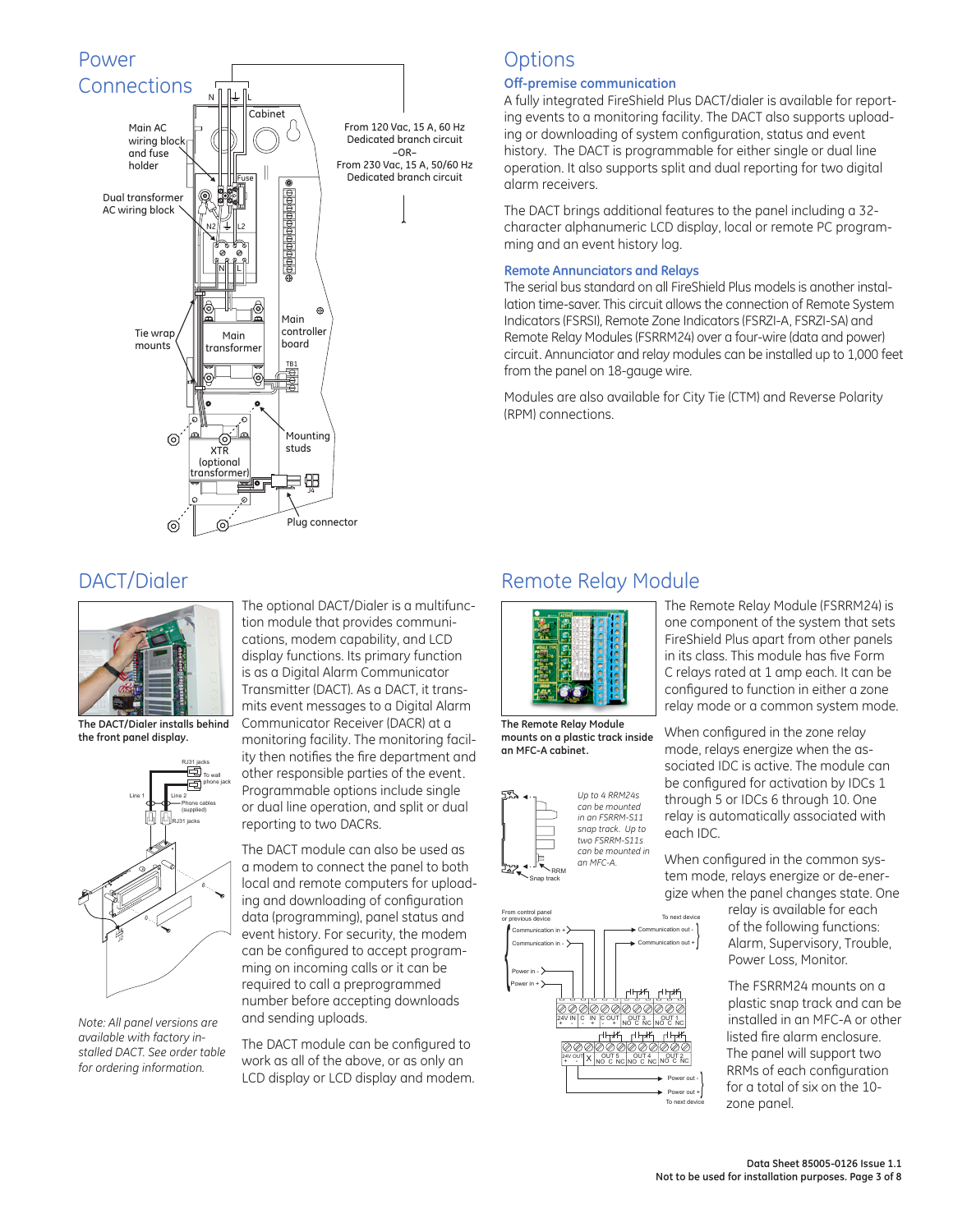### Remote Annunciators



The FireShield Plus family has several remote annunciation options. The serial remote annunciator bus can be run up to 1000 feet (305 m) on untwisted non-shielded 18-gauge cable. Serial annunciator models round out the family to provide a range of features and functions. As many as three annunciator modules may be mounted in a standard electrical box, sharing an attractive trim plate that blends with any decor.

Compatible electrical box FSRZI or FSRS<sup>I</sup>

#1 IN

**Remote System Indicator (FSRSI)** The FSRSI is ideal for common system annunciation. It includes five LEDs and a local silence/lamp test switch. The LEDs indicate power status, alarm, supervisory, trouble and ground fault. The silence switch will silence the onboard trouble buzzer if active. The switch can also be used to initiate a lamp test of the LEDs on all connected 0000 FSRSIs and FSRZIs. 4V m C IN + - 24V OUT C OL C OUT

**The FSRSI can be installed alone or with one or more FSRZIs. The FSRSI and FSRZI-A require trim plates (ordered separately). These are available in one, two or three gang models. Each panel will support two FSRSIs.**

> Power out + Power out -

Communication out + Communication out -

To next

{





**Remote Zone Indicator (FSRZI-A)** The FSRZI-A is used to indicate zones in the alarm state. It contains five red LEDs. Depending on the jumper setting selected, the LEDs will indicate either IDCs 1 through 5 or IDCs 6 through 10. The

panel can support two modules programmed for each selection.

{

Power out + Power out -

Communication out + Communication out -

To next device



Power in + Power in -

From control panel or previous device

{

Communication in - Communication in +

> 24V IN 4V IN C IN + - C OUT 24V OUT C OL - +

0000

#### **Remote Zone Indicator (FSRZI-SA)**

The FSRZI-SA is used to indicate zones in the alarm or supervisory state. It contains five bi-color LEDs. Depending on the jumper setting selected, the LEDs will indicate either IDCs 1 through 5 or IDCs 6 through

10. The panel supports two modules programmed for each selection, and can be jumper selected to provide Alarm or Supervisory indications

{

Power out + Power out -

Communication out + Communication out -

To next device

#### **FSRA10, FSRA10C Remote LED annunciators**

24V IN

Power in + Power in -

{

From control panel or previous device

Communication in - Communication in +

The FSRA10 is a remote annunciator with capacity for up to ten zones. It includes ten bi-color LEDs (red/yellow) for indicating active zones, and ten yellow LEDs for indicating zone troubles. The (C) option adds common control switches. Both versions mount to standard North American 4-inch square electrical boxes. A surface box is also available.



#### **FSUIM Graphic Driver/Interface**

The FSUIM is a universal interface module that can be used by FireShield to drive graphic annunciators. It also allows FireShield control panels to control, or be controlled by, other control panels. The FSUIM provides five supervised switch inputs and nine dry contact relay outputs. Nine LEDs provide visual confirmation when each relay is energized. The FSUIM is shipped with a plastic snap track for mounting in an MFC-A cabinet or other listed fire alarm enclosure.



#### **FSRA10, FSRA10C Wiring**

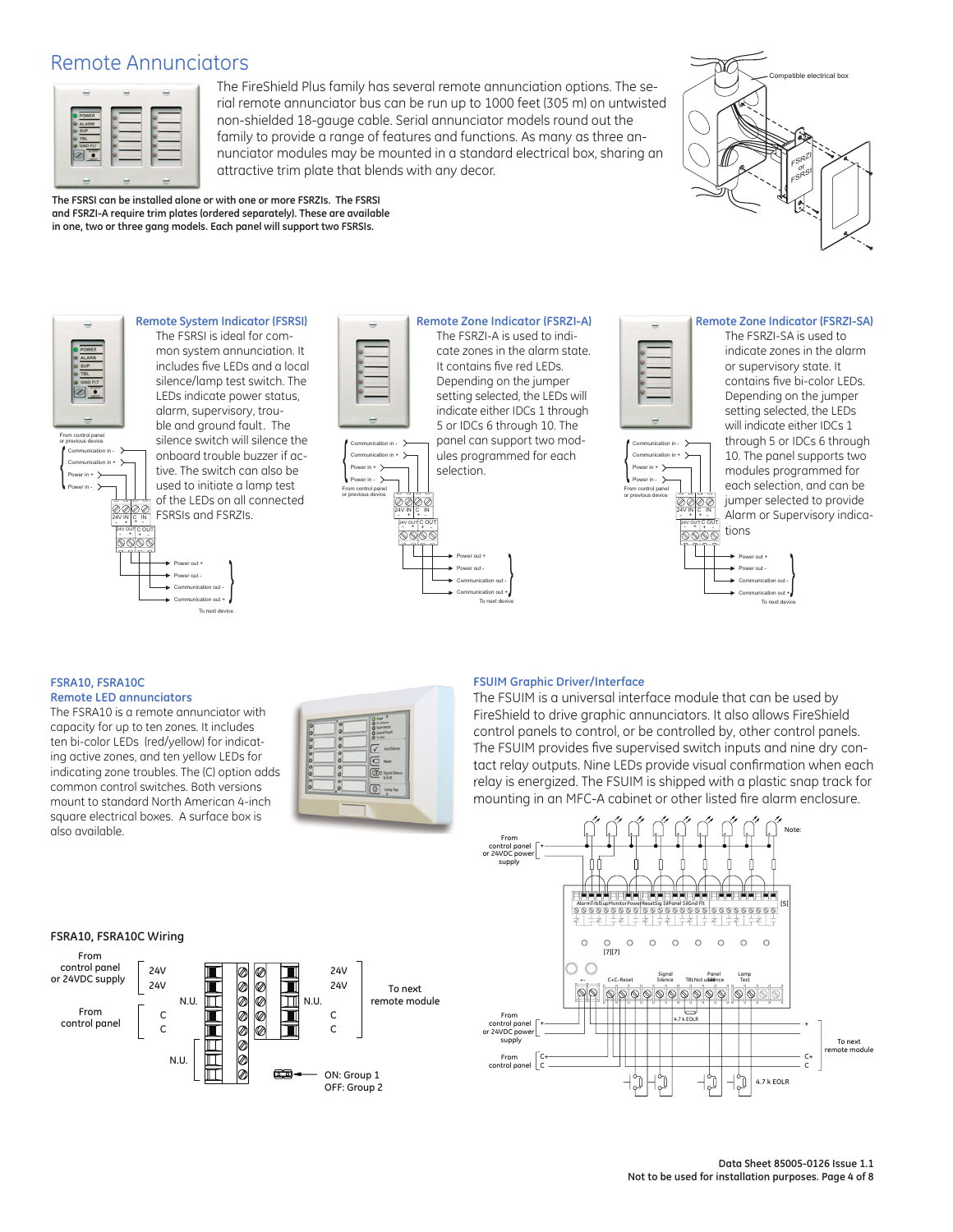## Remote Annunciator Specifications

| <b>Remote Annunciators</b>   | <b>FSRSI Remote System Indicator</b>                                   | FSRZI-A/FSRZI-SA Remote Zone Indicator   |  |  |  |  |
|------------------------------|------------------------------------------------------------------------|------------------------------------------|--|--|--|--|
| Maximum per System           | All panels: 2                                                          | 3 or 5 zone panel: 2<br>10 zone panel: 4 |  |  |  |  |
| <b>Current Requirements</b>  | Standby: 17 mA Alarm: 56 mA                                            | Standby: 8 mA Alarm 76 mA                |  |  |  |  |
| Voltage Range                | Minimum: 18.8 Vdc; Maximum: 27.3 Vdc                                   |                                          |  |  |  |  |
| Maximum Circuit Capacitance  | $0.03 \mu F$                                                           |                                          |  |  |  |  |
| Maximum Circuit Resistance   | 13 Ohms                                                                |                                          |  |  |  |  |
| Wire Size                    | 18 - 12 AWG (0.75 mm <sup>2</sup> - 2.5 mm <sup>2</sup> )              |                                          |  |  |  |  |
| Mounting                     | ANSI/NEMA OS1-1996 1-3 gang electrical box                             |                                          |  |  |  |  |
| <b>Operating Environment</b> | Temperature: 32 - 120° F (0 - 49° C); Humidity: 93% RH, non-condensing |                                          |  |  |  |  |

| <b>Remote Relay Module - FSRRM24</b> | <b>Configured for Zone Mode</b><br><b>Configured for Common Mode</b>                                                                                                                                     |                                      |  |  |  |  |
|--------------------------------------|----------------------------------------------------------------------------------------------------------------------------------------------------------------------------------------------------------|--------------------------------------|--|--|--|--|
| Maximum per system                   | 10 zone panel: 4; 3 or 5 zone panel: 2<br>All panels: 2                                                                                                                                                  |                                      |  |  |  |  |
| <b>Current Requirements</b>          | Standby: 10 mA; Alarm: 70 mA                                                                                                                                                                             | Standby: 26 mA; Alarm: 70 mA         |  |  |  |  |
| Voltage Range                        |                                                                                                                                                                                                          | Minimum: 18.8 Vdc; Maximum: 27.3 Vdc |  |  |  |  |
| Contact Rating                       |                                                                                                                                                                                                          | 1 A @ 30 Vdc                         |  |  |  |  |
| Maximum Circuit Capacitance          | $0.03 \mu F$                                                                                                                                                                                             |                                      |  |  |  |  |
| Maximum Circuit Resistance           | 13 Ohms                                                                                                                                                                                                  |                                      |  |  |  |  |
| Wire Size                            | 18 - 12 AWG (0.75 mm <sup>2</sup> - 2.5 mm <sup>2</sup> )                                                                                                                                                |                                      |  |  |  |  |
| Mounting                             | Single FSRRM24 mounts in plastic track (included) or up to four FSRRM24s in an FSRRM-S11 11" track<br>ordered separately. FSRRM24s should be installed in an MFC-A or other listed fire alarm enclosure. |                                      |  |  |  |  |
| Operating Environment                | Temperature: 32 - 120° F (0 - 49° C); Humidity: 93% RH, non-condensing                                                                                                                                   |                                      |  |  |  |  |
| <b>Dimensions</b>                    | 2-3/4" W x 3-3/8" H x 1-1/2" D (65.9 mm W x 85.7 mm H x 38.1 mm D)                                                                                                                                       |                                      |  |  |  |  |

| <b>F-Series Remote Annunciators</b> | FSRA10                                                                                        | <b>FSRA10C</b> |  |  |  |
|-------------------------------------|-----------------------------------------------------------------------------------------------|----------------|--|--|--|
| Common Controls                     | <b>No</b>                                                                                     | Yes            |  |  |  |
| <b>Dimensions</b>                   | 5-5/8" x 81/2" x 1 1/2" in (14.3 cm x 21.4 cm x 3.8 cm)                                       |                |  |  |  |
| Mounting                            | North American 4-inch square electrical box or listed enclosure                               |                |  |  |  |
| Power Wiring                        | 18 to 12 AWG (0.75 to 2.50 sq mm)                                                             |                |  |  |  |
| Data Wiring                         | 18 to 12 AWG (0.75 to 2.50 sq mm) twisted pair (6 twists per foot minimum)                    |                |  |  |  |
|                                     | 18.8 to 27.3 Vdc                                                                              |                |  |  |  |
| Operating voltage                   | Supply must be UL/ULC listed for fire protective signaling systems.                           |                |  |  |  |
|                                     | Do not use FACP accessory power outputs that are interrupted when the panel is reset.         |                |  |  |  |
| Standby current                     | 17 <sub>m</sub> A                                                                             |                |  |  |  |
| Alarm current                       | 98 mA                                                                                         |                |  |  |  |
| Operating environment               | Temperature: 32 to 120 °F (0 to 49 °C); Humidity: 0 to 93% RH, noncondensing at 90 °F (32 °C) |                |  |  |  |

#### **FSUIM Universal Input Module**

| Mounting              | MFC-A cabinet or listed fire alarm enclosure                                                  |
|-----------------------|-----------------------------------------------------------------------------------------------|
| Wire size             | 12 to 18 AWG (0.75 to 2.5 sq mm)                                                              |
| Operating voltage     | 21.2 to 27.3 Vdc                                                                              |
| Circuit capacitance   | 0.03 µF, max.                                                                                 |
| Circuit resistance    | 13 ohms, max.                                                                                 |
| Switch inputs         | End-of-line resistor: 4.7 k ohms 1/2 W<br>Quantity: 5                                         |
| Relay outputs         | Type: Common Style: Form C<br>Ougntity: 9                                                     |
| Contact rating        | 30 Vdc at 1 A (resistive load)                                                                |
| Standby Curent        | 53 mA                                                                                         |
| Alarm Current         | 114 mA                                                                                        |
| Operating environment | Temperature: 0 to 49 °C (32 to 120 °F); Humidity: 0 to 93% RH, noncondensing at 32 °C (90 °F) |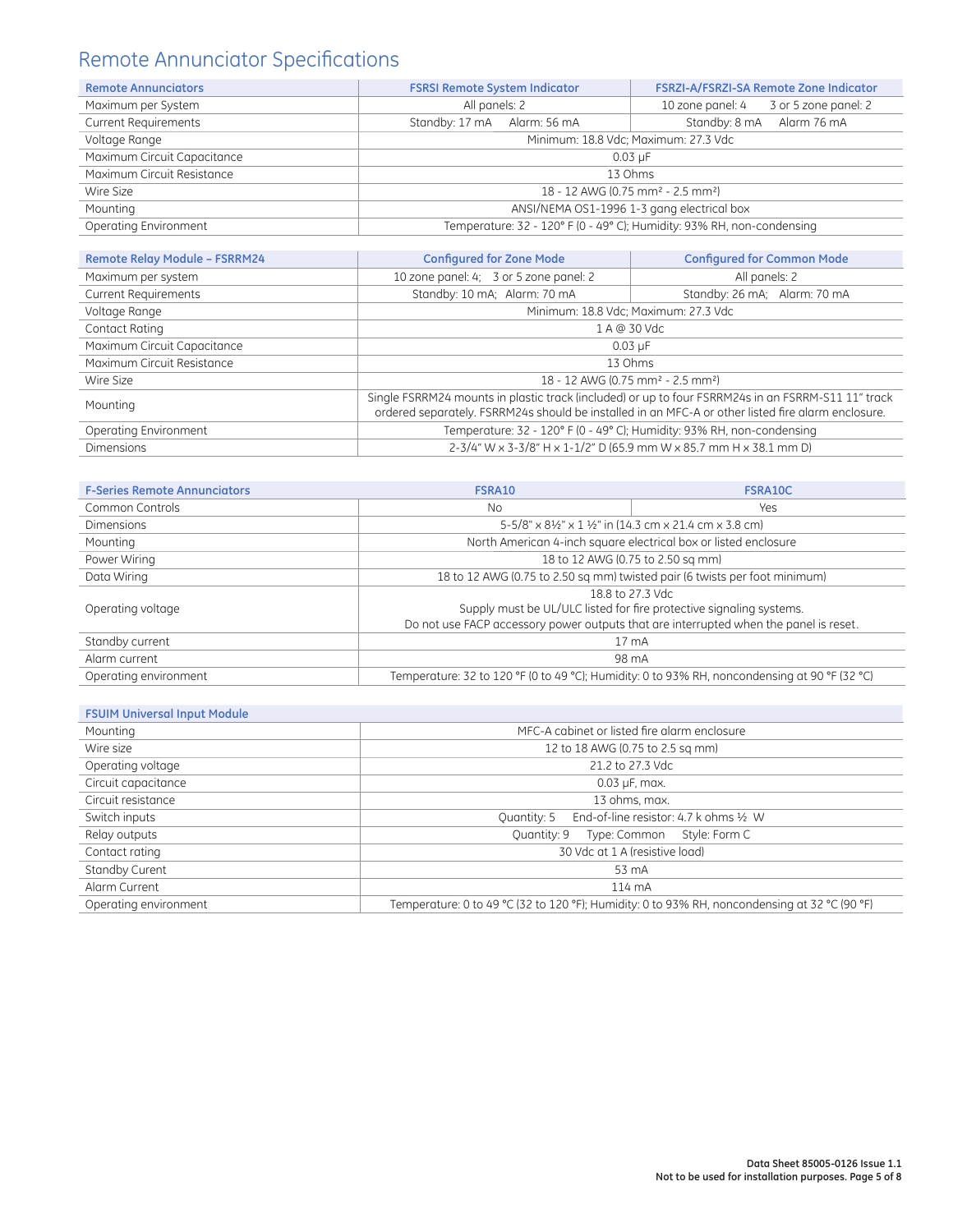## Control Panel Specifications

| <b>Control Panels</b>                                                |                                                |                                                                            |                                                                                    | <b>FSP1004</b> |                |                                                                   |          |                | <b>FSP502</b>                   |                | <b>FSP302</b>                                                                              |
|----------------------------------------------------------------------|------------------------------------------------|----------------------------------------------------------------------------|------------------------------------------------------------------------------------|----------------|----------------|-------------------------------------------------------------------|----------|----------------|---------------------------------|----------------|--------------------------------------------------------------------------------------------|
| Initiating Device Circuits - IDCs                                    | Class B                                        | 10                                                                         | 8                                                                                  | 6              | 4              | $\overline{c}$                                                    | $\Omega$ | 5              | 3                               | 1              | Three Class B IDCs                                                                         |
| (Available combinations shown at right)                              | Class A                                        | $\Omega$                                                                   | 1                                                                                  | $\overline{c}$ | $\overline{3}$ | 4                                                                 | 5        | $\Omega$       | 1                               | $\overline{c}$ |                                                                                            |
| Notification Appliance Circuits - NACs                               | Class B                                        | 4                                                                          | 2                                                                                  | 2              |                | $\Omega$                                                          |          | 2              | $\Omega$                        |                | Two Class B NACs                                                                           |
| (Available combinations shown at right)                              | Class A                                        | $\Omega$                                                                   | $\mathbf{1}$                                                                       | $\mathbf{1}$   |                | $\overline{c}$                                                    |          | $\Omega$       | $\mathbf{1}$                    |                |                                                                                            |
| Power Supply                                                         |                                                |                                                                            |                                                                                    |                |                | 4.25 amps expandable to 7.5 amps                                  |          |                | 4.25 amps total                 |                | 4.25 amps total                                                                            |
| NAC Voltage Rating                                                   |                                                |                                                                            |                                                                                    |                |                |                                                                   |          | 24 Vfwr        |                                 |                |                                                                                            |
| Maximum NAC current                                                  |                                                |                                                                            |                                                                                    |                |                | 2.0 amps each, 3.5 amps total<br>7.0 amps w/ optional transformer |          |                | 2.0 amps each<br>3.5 amps total |                | 2.0 amps each<br>3.5 amps total                                                            |
| 120 Vac 60 Hz<br>AC Input                                            |                                                |                                                                            |                                                                                    |                |                | 2.2 amps w/ optional transformer                                  |          |                | $1.25$ amps                     |                | 1.2 amps                                                                                   |
| 230 Vac 50/60Hz                                                      |                                                |                                                                            |                                                                                    |                |                | 1.1 amps w/ optional transformer                                  |          |                | 0.6 amps                        |                | $0.6 \, \text{amps}$                                                                       |
| <b>Base Panel Current Draw</b><br>Standby                            |                                                |                                                                            |                                                                                    | 128 mA         |                |                                                                   |          |                | 104 mA                          |                | 96 mA                                                                                      |
| Alarm                                                                |                                                |                                                                            |                                                                                    | 242 mA         |                |                                                                   |          | 224 mA         |                                 |                | 180 mA                                                                                     |
| Panel Battery Charge Capacity (sealed lead acid only)                |                                                |                                                                            | Up to two 24 Ah batteries, 18 Ah in cabinet<br>Up to 24 Ah, 10 Ah max in cabinet * |                |                |                                                                   |          |                |                                 |                |                                                                                            |
| <b>Auxiliary Current</b>                                             | 0.5 amps max. May be programmed as resettable. |                                                                            |                                                                                    |                |                |                                                                   |          |                |                                 |                |                                                                                            |
| <b>Auxiliary Output</b>                                              |                                                | 24 Vdc regulated                                                           |                                                                                    |                |                |                                                                   |          |                |                                 |                |                                                                                            |
| <b>IDC Algrm Current</b>                                             |                                                |                                                                            |                                                                                    |                |                |                                                                   |          |                |                                 |                | 3.0 mA (Consult detector compatibility list p/n 3100468 for maximum detectors per circuit) |
| <b>IDC Circuit</b>                                                   |                                                |                                                                            |                                                                                    |                |                |                                                                   |          |                |                                 |                | Maximum loop resistance: 13 Ohms; Maximum loop capacitance: 0.03 µF                        |
| <b>IDC Operating Voltage</b>                                         |                                                |                                                                            |                                                                                    |                |                |                                                                   |          | 16.9 to 29 Vdc |                                 |                |                                                                                            |
| UL Detector ID                                                       |                                                |                                                                            |                                                                                    |                |                |                                                                   |          | 100            |                                 |                |                                                                                            |
| Alarm Contact (normally open Form C)                                 |                                                |                                                                            |                                                                                    |                |                |                                                                   |          |                | 30 Vdc @ 1 A (resistive load)   |                |                                                                                            |
| Trouble Contact (Form C)<br>30 Vdc @ 1 A (resistive load)            |                                                |                                                                            |                                                                                    |                |                |                                                                   |          |                |                                 |                |                                                                                            |
| Supervisory Contact (normally open Form C)                           |                                                |                                                                            | 30 Vdc @ 1 A (resistive load)                                                      |                |                |                                                                   |          |                |                                 |                |                                                                                            |
| Operating Environment                                                |                                                | Temperature: 32 - 120° F (0 - 49° C); Humidity: 5 - 93% RH, non-condensing |                                                                                    |                |                |                                                                   |          |                |                                 |                |                                                                                            |
| Terminals (wire gauge)                                               |                                                |                                                                            | 18 - 12 AWG (0.75 mm <sup>2</sup> - 2.5 mm <sup>2</sup> )                          |                |                |                                                                   |          |                |                                 |                |                                                                                            |
| Asynchronous Serial Communications                                   |                                                |                                                                            | Maximum resistance: 13 Ohms; Maximum capacitance: 0.03 µF                          |                |                |                                                                   |          |                |                                 |                |                                                                                            |
| * If larger batteries are required, use an external battery cabinet. |                                                |                                                                            |                                                                                    |                |                |                                                                   |          |                |                                 |                |                                                                                            |

#### **DACT – F-DACT (mounts in panel)**

| <b>DACT - L-DACT (INDUITS IN DUNCI)</b> |                                                                                      |
|-----------------------------------------|--------------------------------------------------------------------------------------|
| Receivers                               | Supports two receivers with two phone numbers each                                   |
| <b>Communications Protocol</b>          | Contact ID (SIA DC-05), 4/2 (SIA DC-02 P3)                                           |
| Programming                             | Front panel controls or PC with appropriate software                                 |
| Telephone line connection               | Two RJ31X (plug-to-plug) cords supplied with DACT                                    |
| Telephone lines                         | Two or one loop start lines on the public switched telephone network. Pulse or DTMF. |
| Telephone wall connector                | RJ31X/CA31X equiv. or RJ38X/CA38X equiv.                                             |
| Communications Compliance               | Industry Canada CS-03; FCC/CFR 47 Parts 15 & 68; NFPA 72; UL 864; ULC S527           |
| Operating Environment                   | Temperature: 32-120° F (0-49° C); Humidity: 93% RH, non-condensing                   |
| Current requirements                    | Standby: 65 mA; Alarm: 107 mA                                                        |

## Dimensions

| Model                        | D1*                              | D2<br>D <sub>3</sub>                                                                                                                                                                                                                                                                                               |                                  | D4                              | $DS*$                            |
|------------------------------|----------------------------------|--------------------------------------------------------------------------------------------------------------------------------------------------------------------------------------------------------------------------------------------------------------------------------------------------------------------|----------------------------------|---------------------------------|----------------------------------|
| Three- $\delta$<br>five-zone | $19.5$ in<br>$(49.5 \text{ cm})$ | 3.75 in<br>$(9.5 \text{ cm})$                                                                                                                                                                                                                                                                                      | $9.13$ in<br>$(23.2 \text{ cm})$ | $10.5$ in<br>126.67<br>cm)      | 14.23 in<br>(36.14)<br>cm)       |
| Ten-zone                     | 30 in<br>$(76.2 \text{ cm})$     | 3.75 in<br>$(9.5 \text{ cm})$                                                                                                                                                                                                                                                                                      | 7.75 in<br>$(19.7 \text{ cm})$   | 21 27 in<br>$(54.0 \text{ cm})$ | 16.25 in<br>$(41.27 \text{ cm})$ |
| .                            |                                  | $\sqrt{2}$ $\sqrt{2}$ $\sqrt{2}$ $\sqrt{2}$ $\sqrt{2}$ $\sqrt{2}$ $\sqrt{2}$ $\sqrt{2}$ $\sqrt{2}$ $\sqrt{2}$ $\sqrt{2}$ $\sqrt{2}$ $\sqrt{2}$ $\sqrt{2}$ $\sqrt{2}$ $\sqrt{2}$ $\sqrt{2}$ $\sqrt{2}$ $\sqrt{2}$ $\sqrt{2}$ $\sqrt{2}$ $\sqrt{2}$ $\sqrt{2}$ $\sqrt{2}$ $\sqrt{2}$ $\sqrt{2}$ $\sqrt{2}$ $\sqrt{2$ |                                  |                                 |                                  |

*\*Add 1½ inches (3.81 cm) to D1 and D5 dimensions for trim kit.*

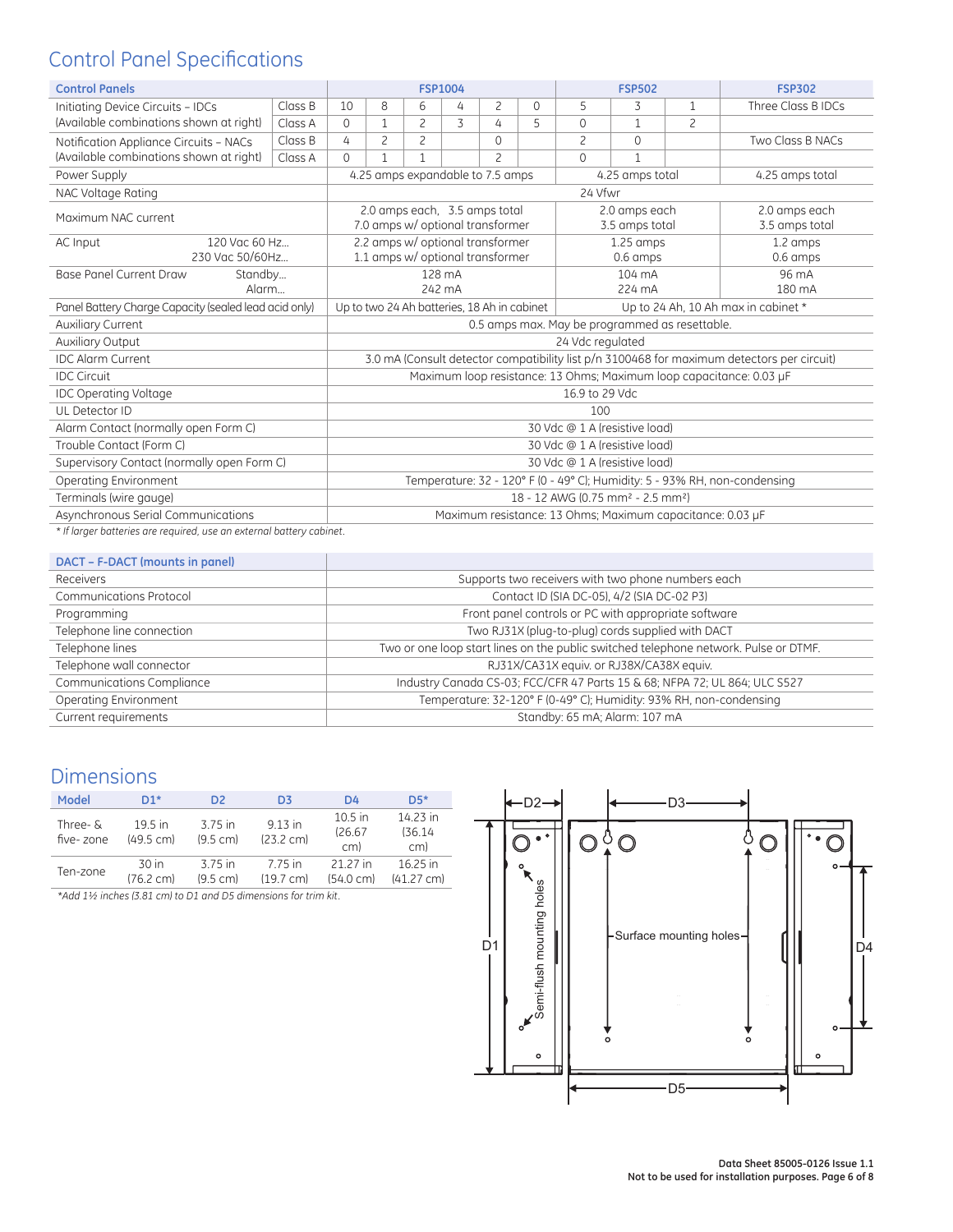## Ordering Information

| <b>Part Number</b>    | <b>Description</b>                                                                                                                                                    | Ship Wt. lb. (kg.) |
|-----------------------|-----------------------------------------------------------------------------------------------------------------------------------------------------------------------|--------------------|
|                       |                                                                                                                                                                       |                    |
| <b>Control Panels</b> |                                                                                                                                                                       |                    |
| FSP1004*              | Conventional Fire Alarm Control Panel – 10 Class B IDCs and 4 Class B NACs<br>(Pairs of IDCs and NACs convertible to single Class A circuits), 120 Vac                | 30.5(13.8)         |
| FSP1004-2             | Conventional Fire Alarm Control Panel – 10 Class B IDCs and 4 Class B NACs<br>(Pairs of IDCs and NACs convertible to single Class A circuits), 230 Vac. Grey cabinet. | 30.5(13.8)         |
| FSP502*               | Conventional Fire Alarm Control Panel – 5 Class B IDCs and 2 Class B NACs<br>(Pairs of IDCs and NACs convertible to single Class A circuits), 120 Vac                 | 18.5(8.4)          |
| FSP502-2              | Conventional Fire Alarm Control Panel – 5 Class B IDCs and 2 Class B NACs<br>(Pairs of IDCs and NACs convertible to single Class A circuits), 230 Vac. Grey cabinet.  | 18.5(8.4)          |
| FSP302*               | Conventional Fire Alarm Control Panel - 3 Class B IDCs and 2 Class B NACs, 120 Vac                                                                                    | 18.0(8.2)          |
| FSP302*-2             | Conventional Fire Alarm Control Panel – 3 Class B IDCs and 2 Class B NACs, 230 Vac                                                                                    | 18.0(8.2)          |
| $F-TRIM35*$           | Semi-flush trim ring for FSP302 and FSP502                                                                                                                            | 1.7(0.8)           |
| F-TRIM10*             | Semi-flush trim ring for FSP1004                                                                                                                                      | 2.2(1.0)           |
|                       | * Insert "G" for Gray cabinet or "R" for Red cabinet. Insert "F" for French language (grey cabinets, not available on 220v versions).                                 |                    |

 *Insert "GD" or "RD" for red and gray cabinets with dialer installed.*

| <b>Related Items</b> |                                                                                                                                                             |          |
|----------------------|-------------------------------------------------------------------------------------------------------------------------------------------------------------|----------|
| F-XTR120             | Expander Transformer, 120 Vac - For FSP1004* only                                                                                                           | 4.0(1.8) |
| <b>F-XTR230</b>      | Expander Transformer, 230 Vac - For FSP1004*-2 only                                                                                                         | 4.0(1.8) |
| EOL3.6-1.1           | Required UL listed End of Line Resistors - One 3.6K Ohm and one 1.1K Ohm.<br>One required for each IDC configured as combination waterflow and supervisory. | 0.1(0.5) |
| EOL-P1               | Required ULC listed End of Line Resistor Plate - includes one 1.1K, 3.6K and 4.7K Ohm resistor                                                              | 1.0(0.5) |

#### **Off Premises Communications**

| <b>Off Premises Communications</b> |                                                                              |            |  |
|------------------------------------|------------------------------------------------------------------------------|------------|--|
| F-DACT                             | Digital Communicator/Modem/LCD module (Mounts in control panel)              | 1.0(0.5)   |  |
| <b>RPM</b>                         | Reverse Polarity Module                                                      | 3.0 (1.36) |  |
| CTM.                               | City Tie Module (Requires 4" square or 2-gang North American electrical box) | 1.0(0.5)   |  |

#### **Remote Annunciation**

| <b>FSRSI</b>      | Remote System Indicator - Includes LEDs for display of Power, Alarm, Supervisory, Trouble and Ground Fault,<br>trouble sounder and silence/lamp test switch. Single gang trim plate included, multi-gang plates ordered separately.<br>Mounts in a single or multi-gang North American electrical box. | 0.3(0.1)  |
|-------------------|--------------------------------------------------------------------------------------------------------------------------------------------------------------------------------------------------------------------------------------------------------------------------------------------------------|-----------|
| FSRZI-A           | Remote Zone Indicator – Includes red LEDs for five IDCs. Single gang trim plate included, multi-gang plates ordered<br>separately. Mounts in single or multi-gang North American electrical box.                                                                                                       | 0.3(0.1)  |
| <b>FSRZI-SA</b>   | Remote Zone Indicator - Includes LEDs for five IDCs. Single gang trim plate included, multi-gang plates ordered<br>separately. Mounts in single or multi-gang North American electrical box. Jumper selected Alarm (red) or<br>Supervisory (amber) indications.                                        | 0.3(0.1)  |
| FSAT1             | Annunciator Trim Plate, 1 gang                                                                                                                                                                                                                                                                         | 0.1(0.05) |
| FSAT <sub>2</sub> | Annunciator Trim Plate, 2 gang                                                                                                                                                                                                                                                                         | 0.1(0.05) |
| FSAT3             | Annunciator Trim Plate, 3 gang                                                                                                                                                                                                                                                                         | 0.1(0.05) |
| FSAT4             | Annunciator Trim Plate, 4 gang                                                                                                                                                                                                                                                                         | 0.1(0.05) |
| FSRA10            | Single Unit 10 zone remote annunciator for FSP1004 - Insert "F" after p/n for French language option                                                                                                                                                                                                   |           |
| FSRA10C           | Single Unit 10 zone remote annunciator for FSP1004 (with common controls) - Insert "F" after p/n for French language option                                                                                                                                                                            |           |
| <b>FSUIM</b>      | Common Function Graphic Driver/Interface - 9 relays and 5 switch inputs for common system indicators and controls                                                                                                                                                                                      |           |
|                   |                                                                                                                                                                                                                                                                                                        |           |

#### **Remote Relay Module**

| FSRRM24            | Remote Relay Module - Five Form C relays. Configurable for IDCs 1-5, or 6-10, or common system indications.<br>Requires MFC-A or other listed fire alarm enclosure. | 0.4(0.2)  |
|--------------------|---------------------------------------------------------------------------------------------------------------------------------------------------------------------|-----------|
| FSRRM-S11          | 11" Mounting track. Holds up to 4 FSRRM24s.                                                                                                                         | 0.4(0.2)  |
| <b>Accessories</b> |                                                                                                                                                                     |           |
| MFC-A              | Multi-function Cabinet (fire alarm accessory enclosure)                                                                                                             | 7.0(3.2)  |
| <b>Batteries</b>   |                                                                                                                                                                     |           |
| 12V4A              | 4.5 Ah Sealed Lead Acid Battery - 12 Vdc (2 required)                                                                                                               | 5(2.27)   |
| 12V6A5             | 7.2 Ah Sealed Lead Acid Battery - 12 Vdc (2 required)                                                                                                               | 6(2.72)   |
| 12V10A             | 11 Ah Sealed Lead Acid Battery - 12 Vdc (2 required)                                                                                                                | 10 (4.45) |
| 12V17A             | 18 Ah Sealed Lead Acid Battery - 12 Vdc (2 required)                                                                                                                | 13 (5.90) |
| 12V24A             | 26 Ah Sealed Lead Acid Battery - 12 Vdc (2 required)                                                                                                                | 20 (9.07) |